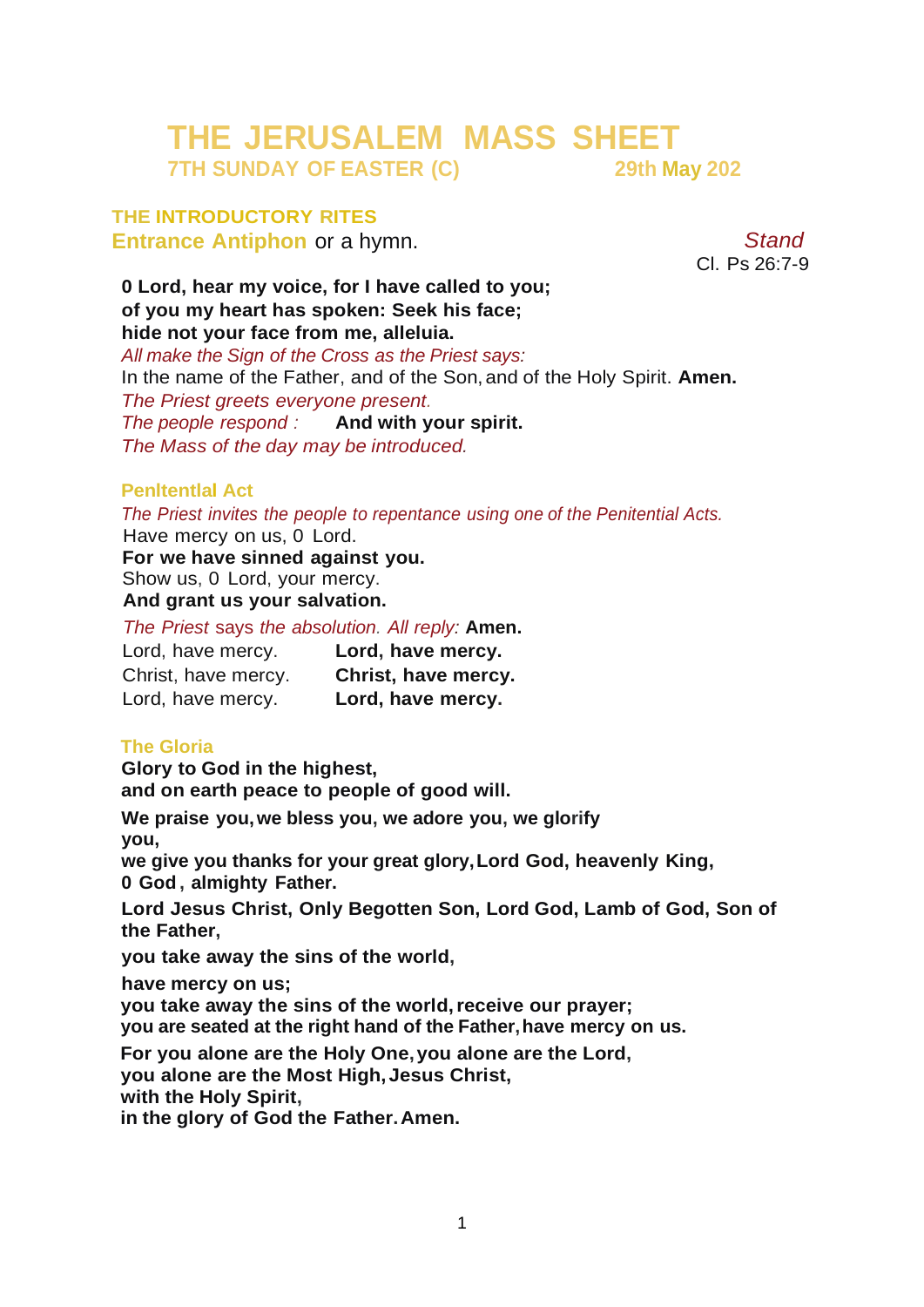# **The Collect**

Graciously hear our supplications, 0 Lord, so that we, who believe that the Saviour of the human race is with you in your glory, may experience , as he promised, until the end of the world, his abiding presence among us. Who lives and reigns with you in the unity of the Holy Spirit, God, for ever and ever.

**Amen .** *Sit*

#### **THE LITURGY OF THE WORD First Reading**

A reading from the Acts of the Apostles 7:55-60 Stephen, filled with the Holy Spirit, gazed into heaven and saw the glory of God, and Jesus standing at God's right hand. 'I can see heaven thrown open' he said 'and the Son of Man standing at the right hand of God.' At this all the members of the council shouted out and stopped their ears with their hands; then they all rushed at him, sent him out of the city and stoned him. The witnesses put down their clothes at the feet of a young man called Saul. As they were stoning him, Stephen said in invocation, 'Lord Jesus, receive my spirit.' Then he knelt down and said aloud, 'Lord, do not hold this sin against them'; and with these words he fell asleep.

The word of the Lord. **Thanks be to God.**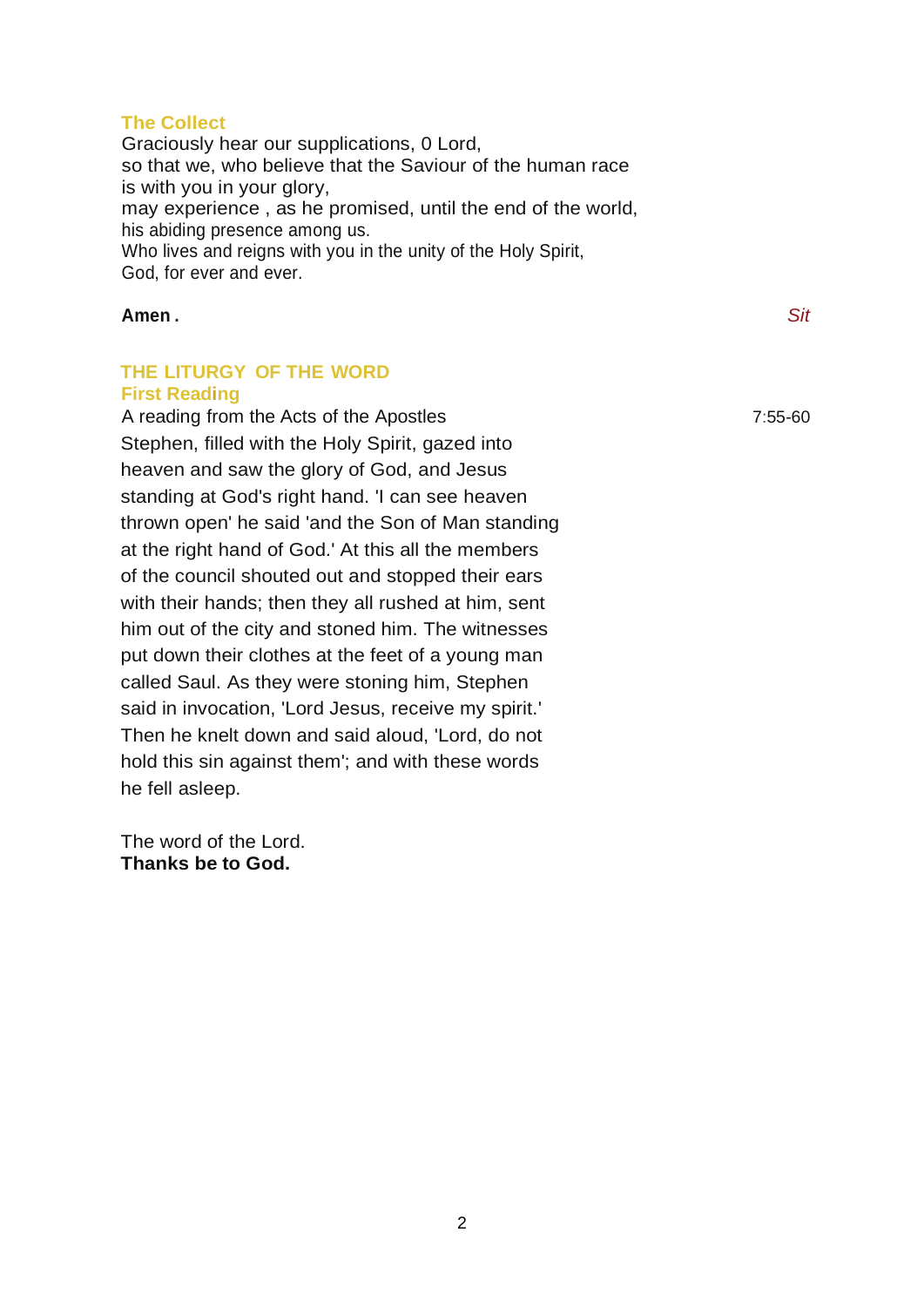#### **Psalm** Ps 96:1-2.6-7.9.R.vv1.9

**R) The Lord is king, most high above all the earth.** The Lord is king, let earth rejoice, the many coastlands be glad. His throne is justice and right. **(R)**

The skies proclaim his justice; all peoples see his glory. All you spirits, worship him. **(R)**

For you indeed are the Lord most high above all the earth exalted far above all spirits. **(R)**

#### **Second Reading**

A reading from the book of the Apocalypse 22 :12-14. 16-17. 20

I, John, heard a voice speaking to me: 'Very soon now, I shall be with you again, bringing the reward to be given to every man according to what he deserves. I am the Alpha and the Omega, the First and the Last, the Beginning and the End. Happy are those who will have washed their robes clean, so that they will have the right to feed on the tree of life and can come through the gates into the city.' I, Jesus, have sent my angel to make these revelations to you for the sake of the churches. I am of David's line, the root of David and the bright star of the morning.

The Spirit and the Bride say, 'Come .' Let everyone who listens answer, 'Come.' Then let all who are thirsty come; all who want it may have the water of life, and have it free.

The one who guarantees these revelations repeats his promise: I shall indeed be with you soon. Amen; come, Lord Jesus.

The word of the Lord. **Thanks be to God.**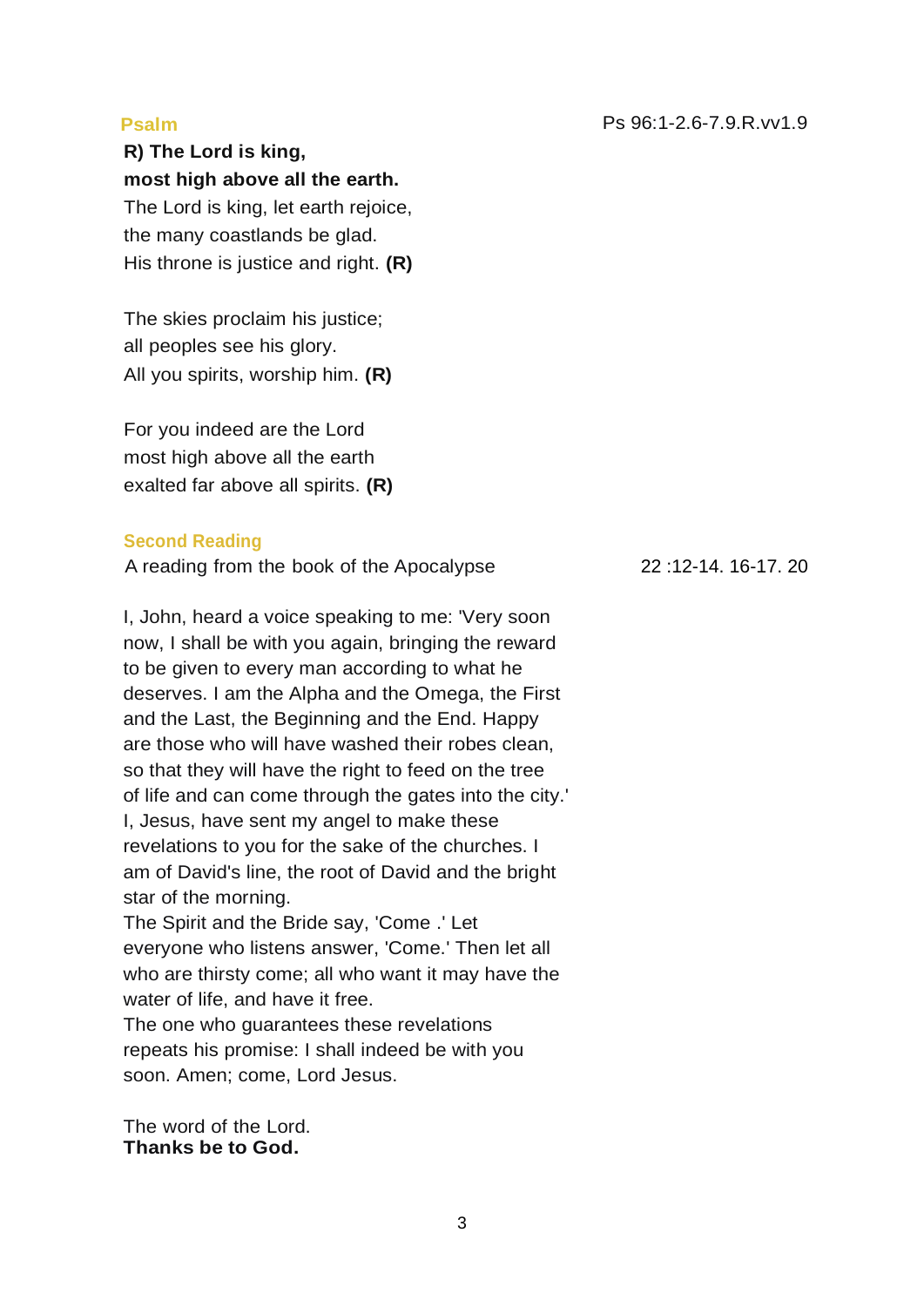# **Gospel Acclamation** *Stand*

**Alleluia, alleluia!** Cf.Jn 14:18 **I will not leave you orphans, says the Lord; I will come back to you, and your hearts will be** 

 **full of joy. Alleluia!**

The Lord be with you. **And with your spirit.** A reading from the holy Gospel according to John. **Glory to you, 0 Lord.**

Jesus raised his eyes to heaven and said:

'Holy Father,

I pray not only for these,

but for those also who through their words will

believe in me.

May they all be one.

Father, may they be one in us, as you are in me and I am in you,

so that the world may believe it was you who

sent me.

I have given them the glory you gave to me, that they may be one as we are one.

With me in them and you in me, may they be so completely one

that the world will realise that it was you who sent me

and that I have loved them as much as you love me.

Father,

I want those you have given me to be with me where I am,

so that they may always see the glory you have given me

because you loved me

before the foundation of the world. Father, Righteous One,

the world has not known you, but I have known you,

and these have known that you have sent me.

I have made your name known to them and will continue to make it known, so that the love with which you loved me may be in them,

and so that I may be in them.'

The Gospel of the Lord. **Praise to you, Lord Jesus Christ.**

**Gospel** John 17:20-26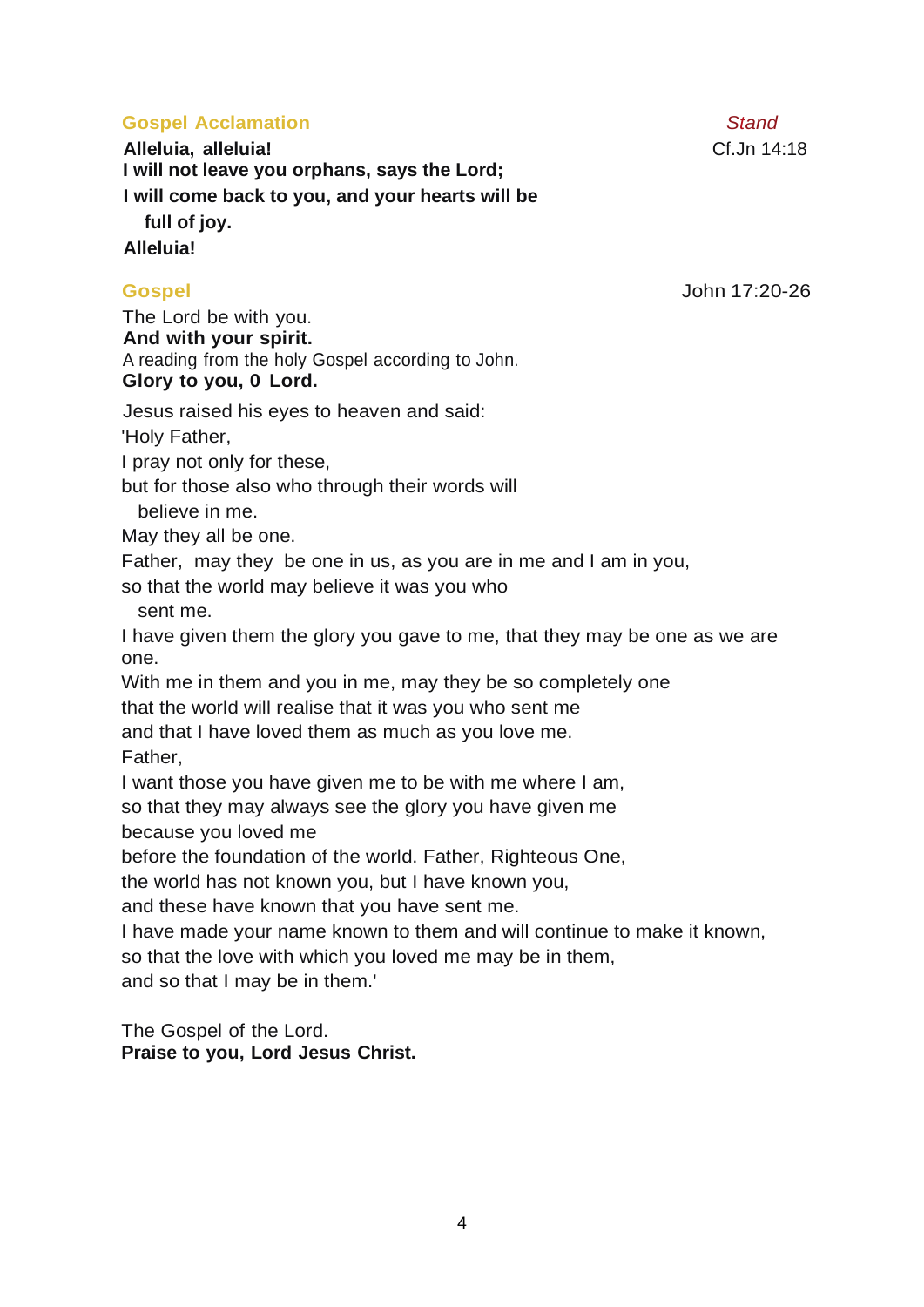#### **The Homily** *Sit* **The Nicene Creed**

I **believe in one God, the Father almighty, maker of heaven and earth, of all things visible and invisible.**

I **believe in one Lord Jesus Christ,**

**the Only Begotten Son of God,**

**born of the Father before all ages.**

**God from God, Light from Light,**

**true God from true God, begotten, not made, consubstantial with the Father; through him all things were made. For us men and for our salvation he came down from heaven,** *and by the Holy Spirit was incarnate of the Virgin Mary, and became man.*

**For our sake he was crucified under**

 **Pontius Pilate,**

**he suffered death and was buried, and rose again on the third day in accordance with the Scriptures. He ascended into heaven and is seated at the right hand of the Father. He will come again in glory to judge the living and the dead and his kingdom will have no end.**

I **believe in the Holy Spirit,**

 **the Lord, the giver of life, who proceeds from the Father and the Son, who with the Father and the Son is adored and glorified, who has spoken through the prophets.** I **believe in one, holy, catholic and apostolic Church.** I **confess one Baptism for the forgiveness of sins** and I **look forward to the resurrection of the dead**

**and the life of the world to come. Amen.**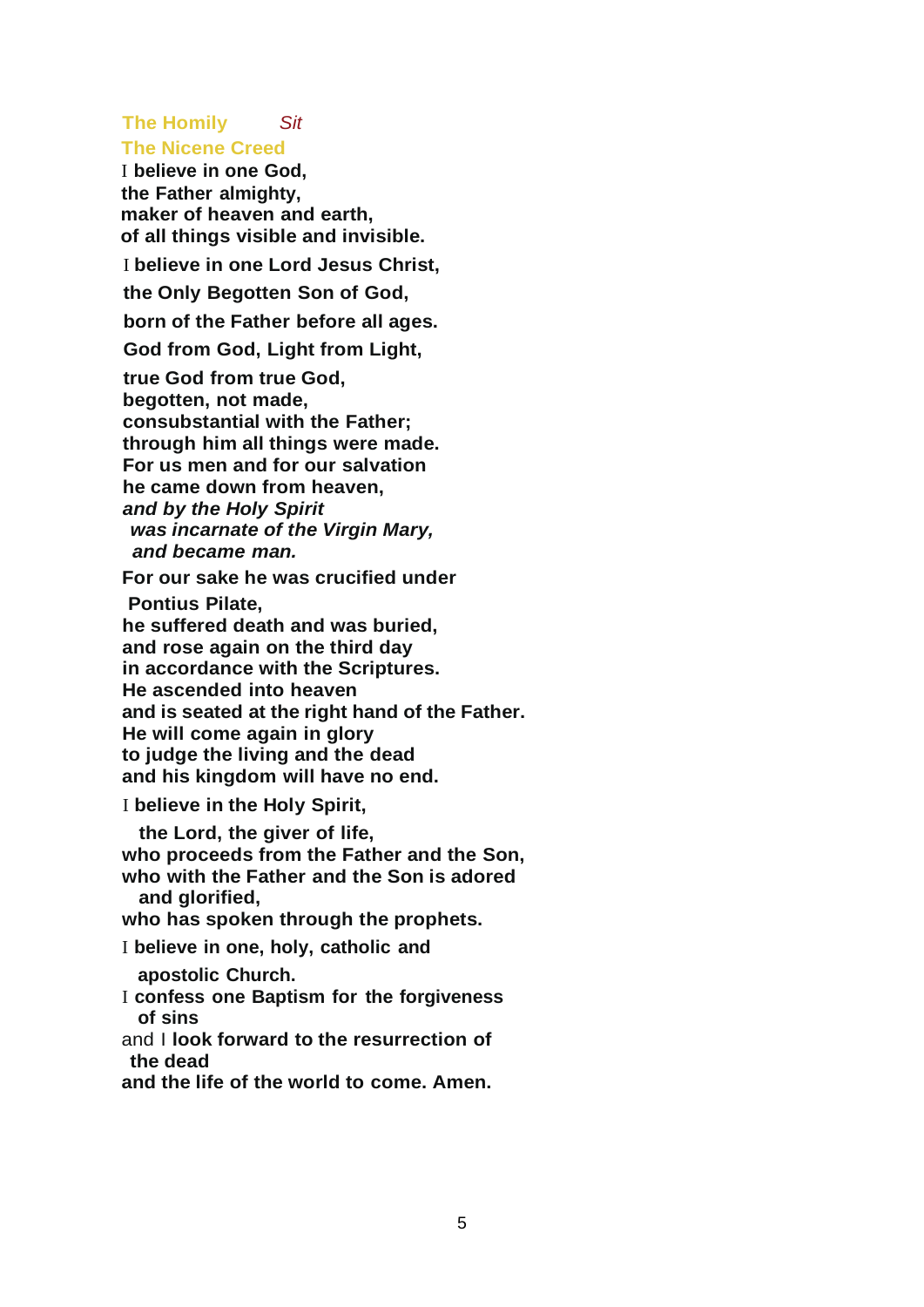#### **The Prayer of the Faithful**

*Response example :* Lord, in your mercy. **Hear our prayer.**

*After the concluding prayer all say:* **Amen.** *Sit*

**THE LITURGY or THE EUCHARIST**

*The offerings are brought to the altar.A hymn may be sung. If the Priest says the two prayers of offeringaloud the response both times is:* **Blessed be God for ever.**

*The people rise as the Priest says:* Pray, brethren (brothers and sisters), that my sacrifice and yours may be acceptable to God, the almighty Father.

#### *The people reply :*

**May the Lord accept the sacrifice**

**at your hands for the praise and glory of his name,for our good and the good of all his holy Church.**

#### **Prayer over the Offerings**

Accept, 0 Lord, the prayers of your faithful with the sacrificial offerings, that through these acts of devotedness we may pass over to the glory of heaven. Through Christ our Lord. **Amen.**

#### **The Eucharistic Prayer**

The Lord be with you. **And with your spirit.** Lift up your hearts. **We lift them up to the Lord.** Let us give thanks to the Lord our God. **It is right and just.**

#### **Preface** I **of Easter**

#### **The Paschal Mystery**

It is truly right and just, our duty and our salvation, at all times to acclaim you, 0 Lord, but in this time above all to laud you yet moregloriously, when Christ our Passover has been sacrificed. For he is the true Lamb who has taken away the sins of the world; by dying he has destroyed our death, and by rising, restored our life. Therefore , overcome with paschal joy, every land, every people exults in your praise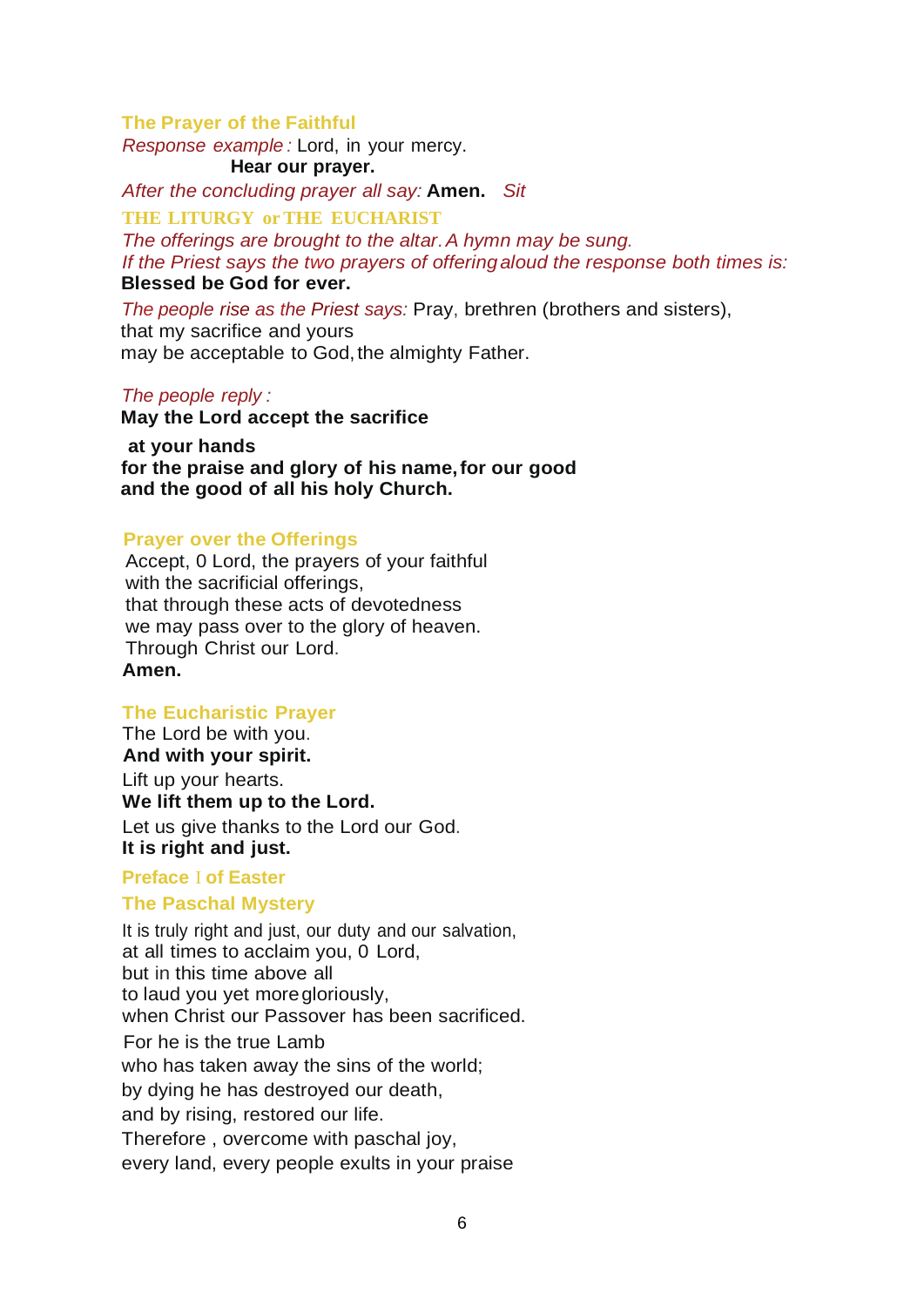and even the heavenly Powers, with the angelic hosts,

sing together the unending hymn of your glory, as they acclaim:

**Holy, Holy, Holy Lord God of hosts. Heaven and earth are full of your glory. Hosanna in the highest. Blessed is he who comes in the name of the Lord. Hosanna in the highest.** *Kneel*

### **Eucharistic Prayer** I

*{The Priest may use a different Eucharistic Prayer.)* To you, therefore, most merciful Father, we make humble prayer and petition through Jesus Christ, your Son, our Lord: that you accept and bless \* these gifts, these offerings, these holy and unblemished sacrifices, which we offer you Firstly for your holy catholic Church. Be pleased to grant her peace, to guard, unite and govern her throughout the whole world, together with your servant N. our Pope and N. our Bishop, and all those who, holding to the truth, hand on the catholic and apostolic faith. Remember, Lord, your servants N. and N. and all gathered here, whose faith and devotion are known to you. For them, we offer you this sacrifice of praise or they offer it for themselves and all who are dear to them: for the redemption of their souls, in hope of health and well-being, and paying their homage to you, the eternal God, living and true. Celebrating the most sacred day of the Resurrection of our Lord Jesus Christ in the flesh, and in communion with those whose memory we venerate, especially the glorious ever-Virgin Mary, Mother of our God and Lord, Jesus Christ, and blessed Joseph, her Spouse, your blessed Apostles and Martyrs, Peter and Paul, Andrew, [...]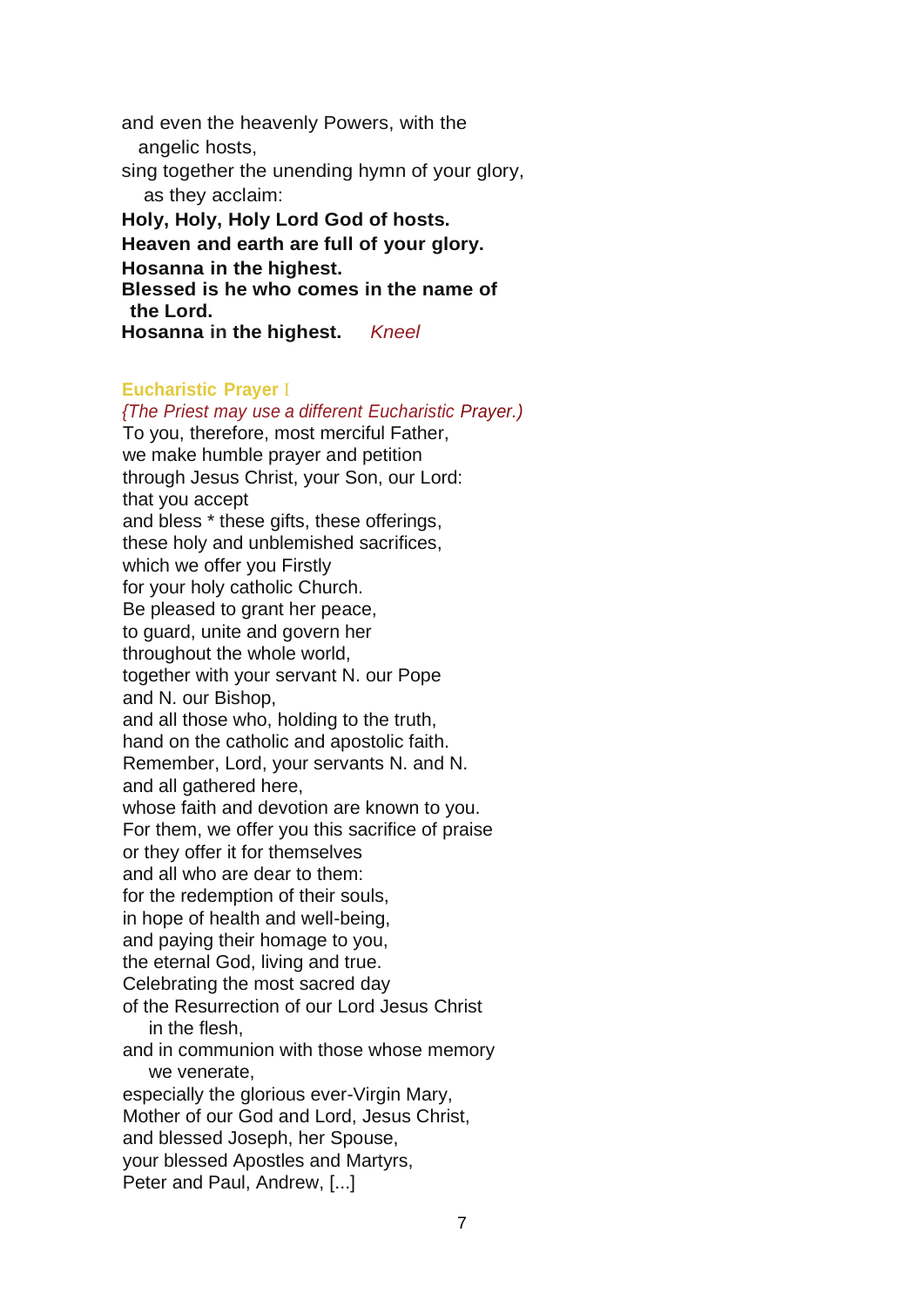and all your Saints;

we ask that through their merits and prayers,

in all things we may be defended

by your protecting help.

Therefore, Lord, we pray:

graciously accept this oblation of our service,

of your whole family;

which we make to you

also for those to whom you have been

pleased to give

the new birth of water and the Holy Spirit,

granting them forgiveness of all their sins; order our days in your peace,

and command that we be delivered from eternal damnation

and counted among the flock of those you have chosen.

Be pleased, O God, we pray, to bless, acknowledge,

and approve this offering in every respect; make it spiritual and acceptable,

so that it may become for us

the Body and Blood of your most beloved Son, our Lord Jesus Christ. On the day before he was to suffer,

he took bread in his holy and venerable hands, and with eyes raised to heaven

to you, O God, his almighty Father, giving you thanks, he said the blessing, broke the bread

and gave it to his disciples, saying:

TAKE THIS, ALL OF YOU, AND EAT OF IT,

FOR THIS IS MY BODY,

WHICH WILL BE GIVEN UP FOR YOU.

In a similar way, when supper was ended, he took this precious chalice in his holy and venerable hands,

and once more giving you thanks, he said the blessing

and gave the chalice to his disciples, saying:

TAKE THIS, ALL OF YOU, AND DRINK FROM IT,

FOR THIS IS THE CHALICE OF MY BLOOD,

THE BLOOD OF THE NEW AND ETERNAL COVENANT,

WHICH WILL BE POURED OUT FOR YOU AND FOR MANY

FOR THE FORGIVENESS OF SINS.

DO THIS IN MEMORY OF ME.

The mystery of faith.

*The people continue, acclaiming.*

**We proclaim your Death, O Lord,** 

# **and profess your Resurrection**

# **until you come again.**

Therefore, O Lord,

as we celebrate the memorial of the blessed

Passion,

the Resurrection from the dead,

and the glorious Ascension into heaven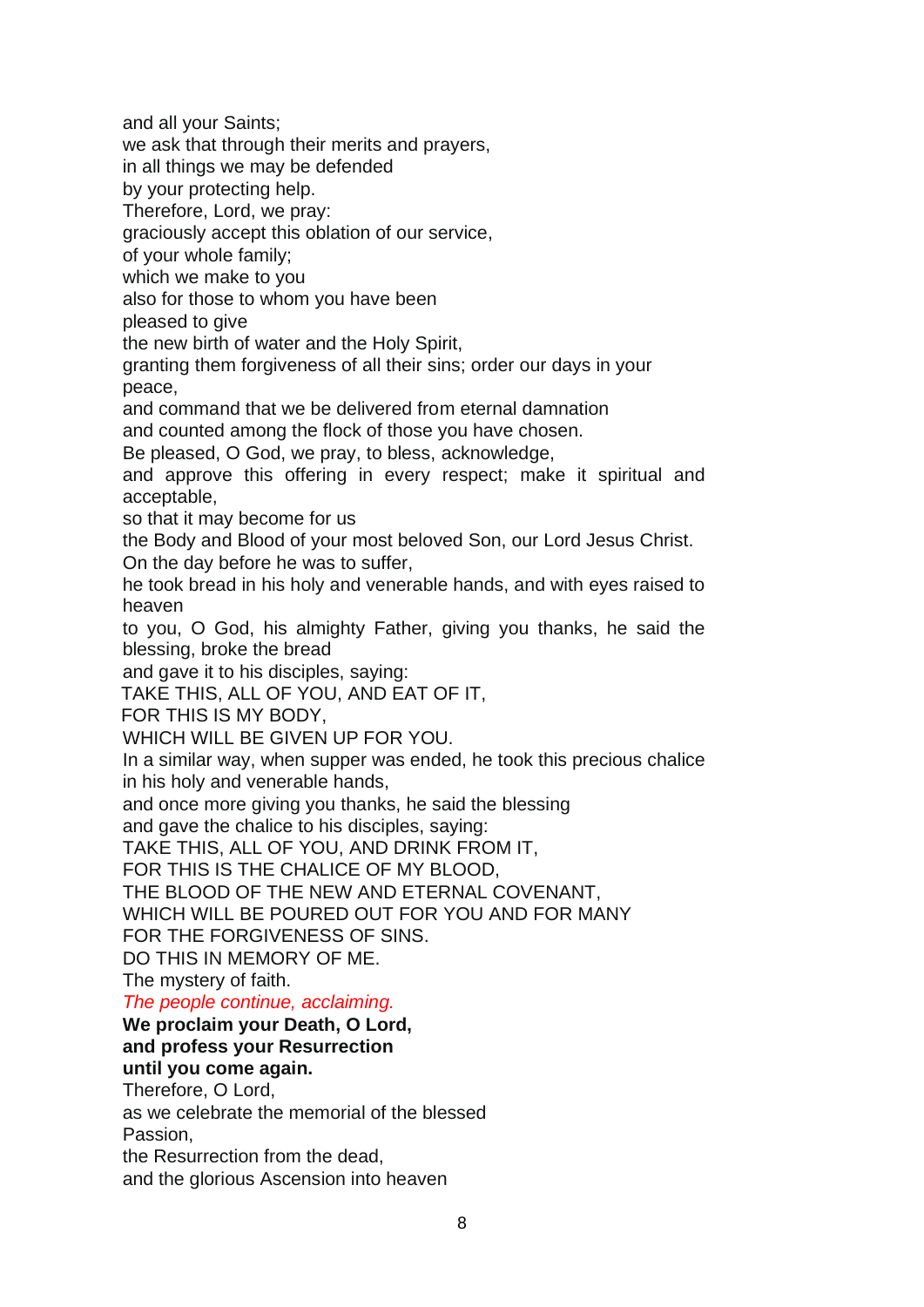of Christ, your Son, our Lord,

we, your servants and your holy people,

offer to your glorious majesty

from the gifts that you have given us,

this pure victim,

this holy victim,

this spotless victim,

the holy Bread of eternal life

and the Chalice of everlasting salvation.

Be pleased to look upon these offerings

with a serene and kindly countenance,

and to accept them,

as once you were pleased to accept the gifts of your servant Abel the just.

the sacrifice of Abraham, our father in faith, and the offering of your high priest Melchizedek, a holy sacrifice, a spotless victim.

In humble prayer we ask you, almighty God: command that these gifts be borne

by the hands of your holy Angel to your altar on high

in the sight of your divine majesty,

so that all of us, who through this participation at the altar

receive the most holy Body and Blood of your Son,

may be filled with every grace and heavenly blessing.

Remember also, Lord, your servants N. and N., who have gone before us with the sign of faith and rest in the sleep of peace .

Grant them, 0 Lord, we pray, and all who sleep in Christ,

a place of refreshment, light and peace.

To us, also, your servants, who, though sinners, hope in your abundant mercies,

graciously grant some share

and fellowship with your holy Apostles and Martyrs: with John the Baptist, Stephen,

Matthias, Barnabas, [...] and all your Saints;

admit us, we beseech you, into their company,

not weighing our merits,

but granting us your pardon, through Christ our Lord.

Through whom

you continue to make all these good things 0 Lord;

you sanctify them, fill them with life, bless them, and bestow them upon us.

Through him, and with him, and in him,

0 God, almighty Father,

in the unity of the Holy Spirit, all glory and honour is yours, for ever and ever.

*The people acclaim :* **Amen.**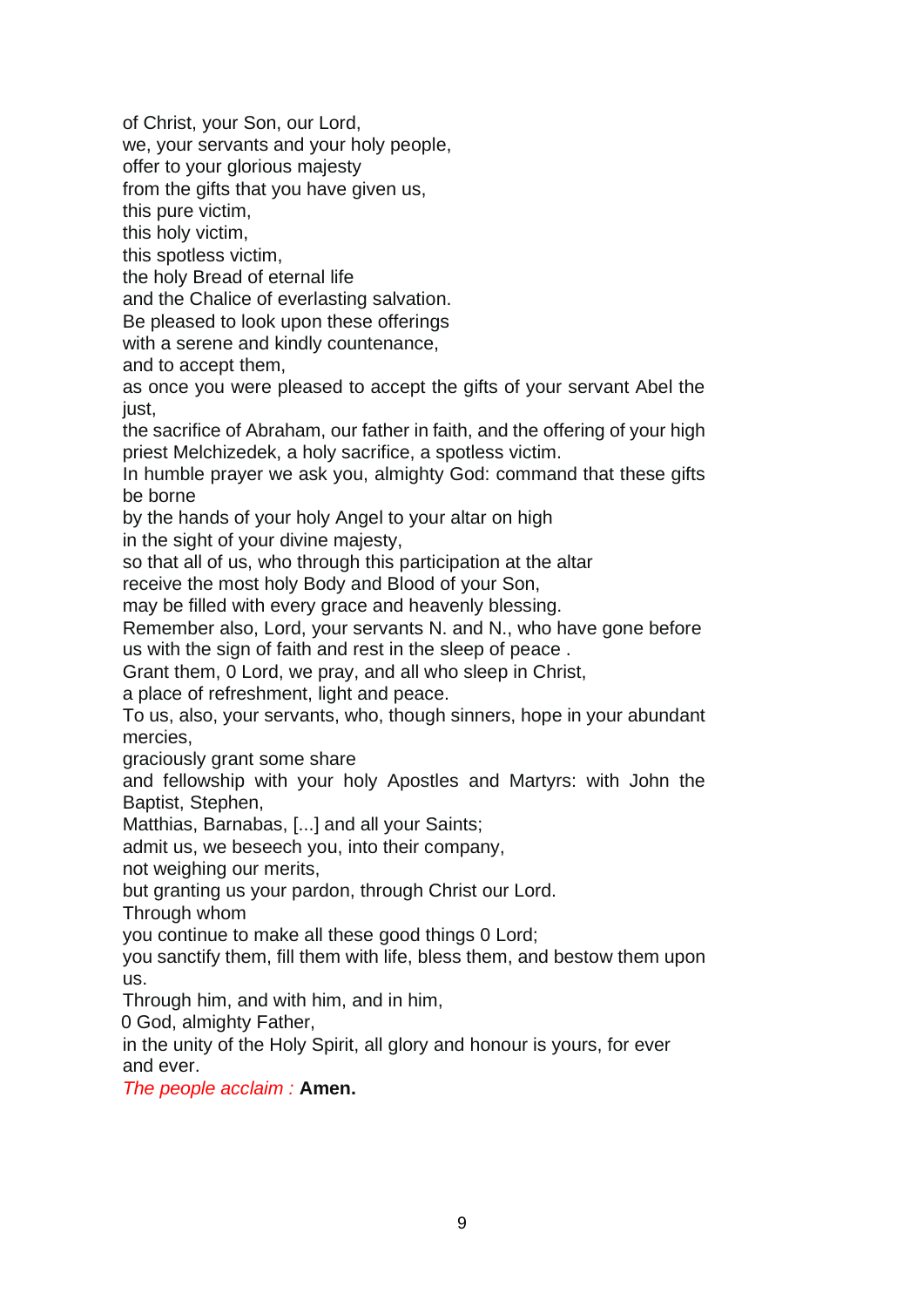# **The Communion Rite** *Stand*

*The Priest invites all to join in the Lord's Prayer:*

**Our Father, who art in heaven, hallowed be thy name; thy kingdom come,thy will be done on earth as it is in heaven. Give us this day our daily bread,and forgive us our trespasses, as we forgive those who trespass against us;and lead us not into temptation, but deliver us from evil.** *The Priest continues alone:* Deliver us, Lord, we pray ... **For the kingdom, the power and the glory are yoursnow and for ever.** *The Priest says:* Lord Jesus Christ, ... **Amen.** The peace of the Lord be with you always. **And with your spirit.** *The Deacon, or the Priest adds :* Let us offer each other the sign of peace . *The Priest takes the host and breaks it.Meanwhile the people say or sing:* **Lamb of God, you take away the sins of the world, have mercy on us. Lamb of God, you take away the sins of the world, have mercy on us. Lamb of God, you take away the sins of the world, grant us peace.** *Kneel* Behold the Lamb of God, behold him who takes away the sins of the world. Blessed are those called to the supperof the Lamb. **Lord,** I **am not worthy that you should enter under my roof, but only say the word and my soul shall be healed.** *The Priest or other minister says to eachcommunicant* The Body [Blood] of Christ. *Each communicant answers:* **Amen. Communion Antiphon Father, I pray that they may be one** 

**as we also are one, alleluia.**

*After the distribution of Holy Communion a sacred silence may be observed or a psalm, hymn orcanticle of praise may be sung.*

**Prayer after Communion** *Stand*

Hear us, 0 God our Saviour,